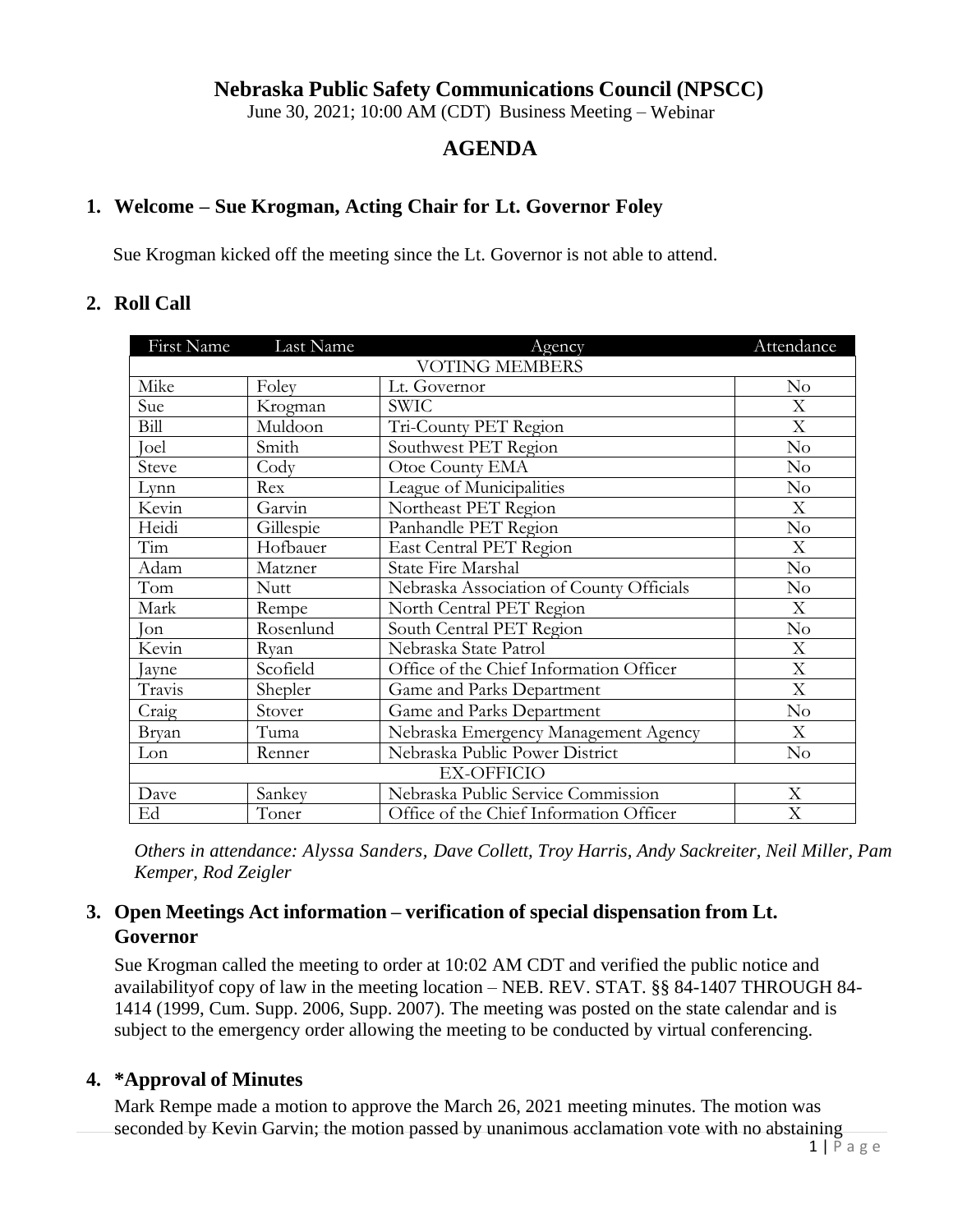votes and no dissenting votes.

### **5. \*Committee Reports**

### - **SRS – Pam Kemper, Office of the CIO**

o Pam Kemper provided an updated map on local dispatch centers and connections with the State Radio System. All of the dispatch centers can communicate with each other through the talk group, allowing for interoperability. There are 176 agencies currently using the State Radio System. There are 15 federal agencies, 14 state agencies, 2 state dispatch centers, and 22 local dispatch centers, 67 local law enforcement agencies, 32 emergency management agencies, 20 fire and rescue agencies, 3 public utility agencies, 2 railroad security agencies and 12 medical response and health service agencies that operate on the state system. There are 11,831 total IDs on the system as of today. In May 2021, there was about 1.35 million push to talk usage. There are SRS booths at local conferences to share information and answer questions about the system including the Nebraska Association of Emergency Management conference and the upcoming Nebraska Sheriff Association/Police Officer Association of Nebraska conference.

### - **ESINet – Dave Sankey, State 911 Director**

o Dave Sankey reported on ESINet and shared a statewide map. He provided an update on the RFP process and signing of the contract with Lumen. They have been working on how the system will be deployed across the state. The schedule for deployment across the seven PSAP regions will start with the South Central/Panhandle region (October/November 2021), Metro region (end of 2021), and then moving to the North Central region, East Central region, Mid East region, Northeast region, and the Southeast region. The PSAPs continue to form into these seven regions. They are working with each region to determine how the call routing will be set up. They are hoping to connect a new region to ESINet every couple months. All of the PSAPs should be connected by the end of 2022. They are continuing to develop the statewide GIS data set so they can geo-locate calls. They are working on statewide training standards and a statewide certification program.

#### - **SECC – Rod Zigler**

o The FCC has decided to conduct a national test again this year for all TV, radio, and cable companies. Nebraska is ahead of the recommendation that states have a SECC. They are working on the annual plan. There will be three retirements on the SECC at the end of the year, and they will bring it back to the NPSCC at that time.

#### - **FirstNet Update**

- o **Sue Krogman, SWIC**
- o **Neil Miller, Sheriff, Buffalo County**
- o The state filed the papers to close out the grant that funded the FirstNet process across the state. The Federal government added a year because of COVID, but that grant has now come to an end. Meetings will be rotating around the state. Neil Miller reported we have seen significant buildout on the FirstNet network. Now there is better coverage with FirstNet than there is with Verizon and some agencies have migrated all their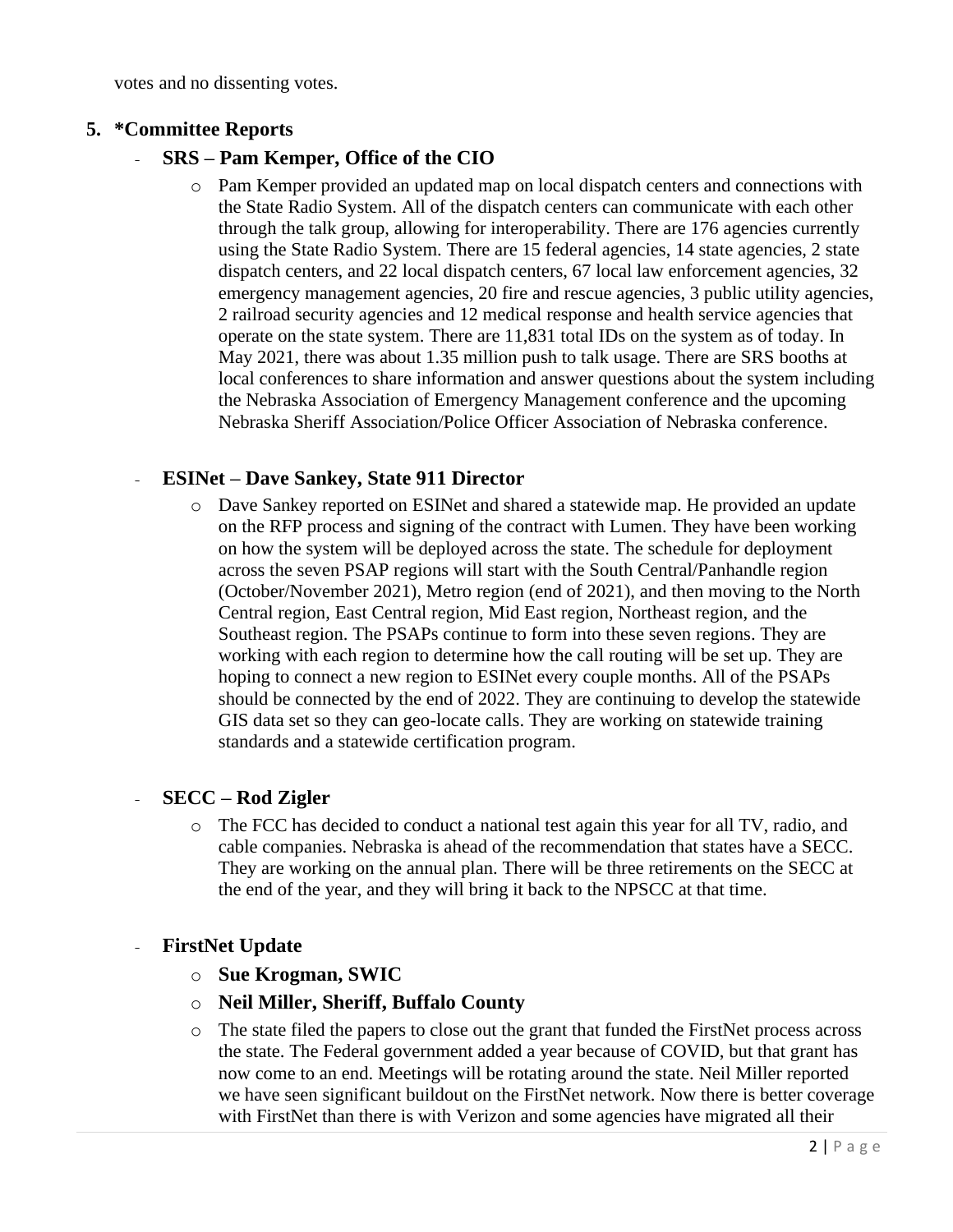devices to FirstNet. FirstNet allows back up to tower sites for 911 centers. Now the effort will turn to informing people about the capabilities of FirstNet and how it is different from cellular services. The Board of Directors of FirstNet are government officials and the focus of FirstNet is coverage not profit.

## - **NAWAS Update – Troy Harris**

o Troy Harris provided an update on the national warning system, a FEMA-provided landline system on 32 hops across the state. The original intent of NAWAS was to warn the nation in the event of a nuclear attack. One of the functions now is to communicate weather warnings from the National Weather Service. When NEMA moved locations, it was necessary to create redundancy in the system. NAWAS continues to be functional and is not going away. If users have problems with their NAWAS, they should be reported to Troy.

## - **AT&T Build-out Update - Andy Sackreiter, AT&T**

o Andy Sackreiter reported that people can review the coverage on their web site. He will be in town for the NENA/APCO conference in October. They planned on building 343 sites and have only one left to build; all the equipment is brand new so has increased functionality. There are now more sites in the plan and will be brought up this year including a couple sites at Offutt. They are analyzing data to determine gaps in coverage and will be planning additional sites to address these gaps. The system allows special devices to be operated at high power.

### - **NRIN Build-out – Sue Krogman, SWIC**

o Sue Krogman reported on the buildout of NRIN and shared a map of current progress. Currently have been working in the Southeast Region. Work has also been done in western Nebraska; Alliance is using NRIN for the last mile connection with the State Radio System. Work is proceeding in Hartington for the same purpose. There are 15-20 places where NRIN is being used to connect to the State Radio System. This has been a productive partnership. The Northeast part of the state is also been a focus for the buildout. By the end of the year, there should be a connection to Washington County. In the North Central part of the state, fiber is being used to connect long distances, saving the costs by reducing tower leases. This also provides more redundancy for the Panhandle and North Central regions.

### - **NRIN Governance**

- o **Tim Hofbauer**
- o **Jon Rosenlund**

Tim Hofbauer reported that the Governance Board continues to meet monthly. Subcommittees are also meeting regularly. The Board has been working on a process to improve network operations and to monitor and maintain the network. NEMA is continuing on the buildout and Northeast is the current priority.

### **6. State Agency Representative Updates**